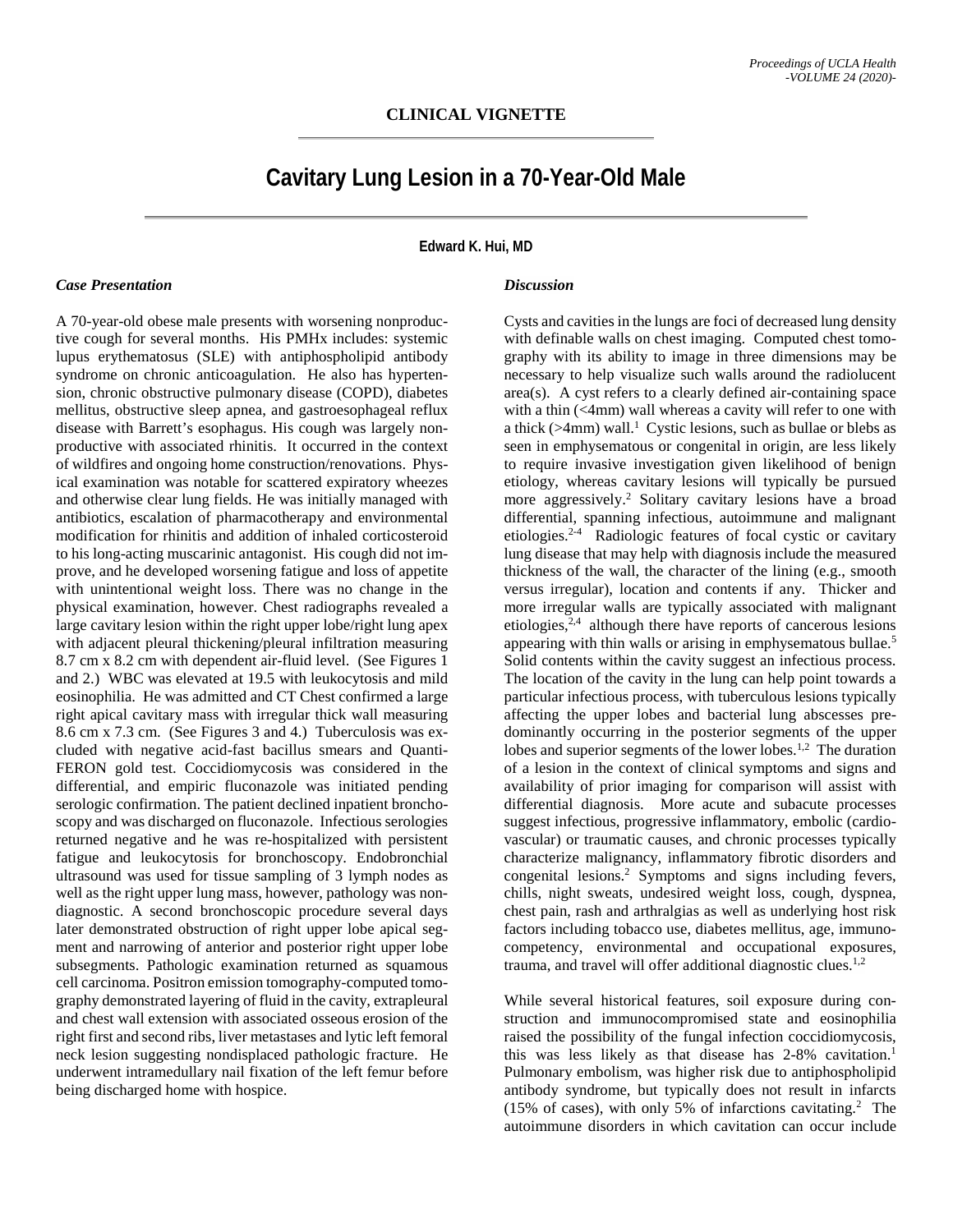rheumatoid arthritis, where interstitial lung disease, pleural disease and rheumatoid nodules will be more common; and granulomatosis with polyangiitis (Wegener's) with its multifocal nodular involvement and 25-50% cavitation of such nodules.<sup>1</sup> Systemic lupus erythematosus rarely causes cavitary lung disease but has been reported.<sup>6</sup> Ruling out infection is necessary before initiating aggressive immunosuppression. Malignancy associated with cavitary lung disease may represent primary bronchogenic carcinoma and less commonly metastatic disease or even lymphoma. Malignant cavities are typically associated with thicker, more irregular walls and have upper lobe predominance. It is important to exclude coexisting infection when faced with radiographic lesion suggestive of malignancy. There are case reports of lung adenocarcinoma and tuberculosis within a single lesion.<sup>7</sup> In primary bronchogenic cancer with cavitation, non-small cell lung cancer is most likely with squamous cell histologic type most common.<sup>8</sup> This proved to be the final diagnosis in this case.

#### *Figures*



Figure 1



Figure 2



Figure 3



Figure 4.

## **REFERENCES**

- 1. **Gafoor K, Patel S, Girvin F, Gupta N, Naidich D, Machnicki S, Brown KK, Mehta A, Husta B, Ryu JH, Sarosi GA, Franquet T, Verschakelen J, Johkoh T, Travis W, Raoof S**. Cavitary Lung Diseases: A Clinical-Radiologic Algorithmic Approach. *Chest*. 2018 Jun;153(6):1443-1465. doi: 10.1016/j.chest.2018.02.026. Epub 2018 Mar 6. Review. PubMed PMID: 29518379.
- 2. **Ryu JH, Swensen SJ**. Cystic and cavitary lung diseases: focal and diffuse. *Mayo Clin Proc*. 2003 Jun;78(6):744-52. Review. PubMed PMID: 12934786.
- 3. **Holt MR, Chan ED**. Chronic Cavitary Infections Other than Tuberculosis: Clinical Aspects. *J Thorac Imaging*. 2018 Sep;33(5):322-333. doi: 10.1097/RTI. 0000000000000345. Review. PubMed PMID: 30036298.